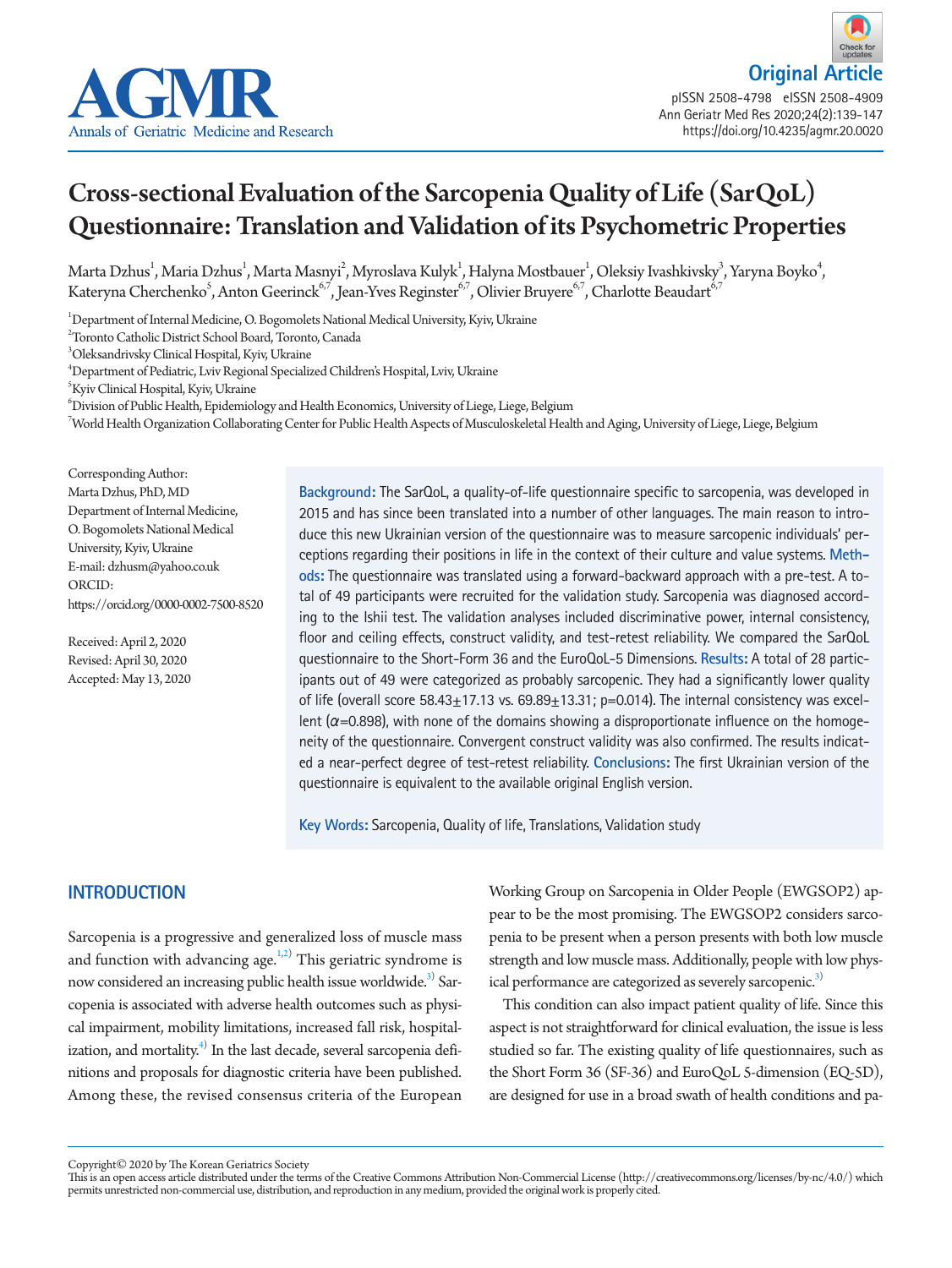tient populations and, thus, do not cover all physical dysfunctions associated with sarcopenia. Consequently, it would be useful to have a specific questionnaire to assess the impact of sarcopenia on quality of life.

The SarQoL questionnaire is the first multidimensional disease-specific questionnaire designed for community-dwelling sarcopenic subjects aged 65 years and older. It comprises 22 questions rated on a 3-, 4-, or 5-point Likert scale. Items are categorized into the following sevens domains of dysfunction: physical and mental health, locomotion, body composition, functionality, activities of daily living, leisure activities, and fears. The questionnaire was initially developed and validated in French in  $2015^{5,6}$  $2015^{5,6}$  $2015^{5,6}$  and was later translated and validated into English, Dutch, Romanian, Polish, Hungarian, Russian, and Greek.<sup>[7](#page-8-5)[-13\)](#page-8-6)</sup>

To provide the Ukrainian nation with a qualitative and reliable questionnaire to measure the quality of life of sarcopenic patients, we have created the Ukrainian version of the SarQoL questionnaire. The process of translation and validation followed the protocol for translation provided by the authors of the SarQoL questionnaire, which were based on the recommendations of Beaton et al.<sup>[14](#page-8-7))</sup> This protocol included translation, cross-cultural adaptation, and validation of psychometric properties of the questionnaire. This process ensures standardization of the translated versions and makes them valid instruments for clinical purposes.

The objectives of this study were to translate the SarQoL questionnaire from English into Ukrainian and to assess its main psychometric properties.

# **MATERIALS AND METHODS**

# **Ukrainian Translation**

The translation was performed by a group of experts to exclude any cultural divergence and ensure the usefulness of the questionnaire in different populations. The process of translation from English to Ukrainian and cross-cultural adaptation was performed according to specific guidelines $\frac{14}{1}$  and included five phases: (1) independent forward translation by two bilingual translators (one of whom had a medical background; the other was a novice regarding the topic of questionnaire), both native Ukrainian speakers; (2) synthesis of the initial translations providing a single "Version 1"; (3) independent backward translations of "Version 1" from Ukrainian to English by two bilingual translators who were native English speakers, had no medical background, and were blind to the original version of the SarQoL questionnaire; (4) comparison of the Version 1 and backward translations by an expert committee, resulting in a pre-final version of the Ukrainian SarQoL questionnaire and a full written report of the issues encountered at each

step; and (5) a test of the pre-final version on 10 sarcopenic subjects to ensure understanding of the purpose and meaning of each question, which led to the final version of the SarQoL-UA.

The translation was performed with the permission of the rights holder of the SarQoL questionnaire (SarQoL sprl, Brussel, Belgium); the original developers also provided assistance and advice during the translation and validation process. The original developers of the questionnaire (OB and CB) were kept informed of the major choices made during the translation process and the results of the pre-test of the questionnaire and confirmed the equivalence between the English and Ukrainian versions.

# **Validation**

# *Participants and protocol*

A total of 49 patients aged 65 years and older were recruited in Oleksandrivska Clinical Hospital in Kyiv, Ukraine, where large proportions of older and geriatric patients are treated.

All patients were informed about the objective and form of subsequent questions and tests before providing their informed consent. Patients with severe exacerbations of chronic illnesses, decompensations of heart failure and diabetes, physical malformations, or traumas associated with decreased mobility, amputations, malignant diseases, and also mental illnesses that prevented understanding and correct response to the questions were not included in the investigation. The study was approved by the Ethics Committee of Oleksandrivska Clinical Hospital (No. 22/2016). We collected clinical and demographic variables such as age, sex, body mass, height, waist, hip and thigh circumference, muscle strength, and gait speed using standard methods by trained examiners. Due to limited access to dual-energy X-ray absorptiometry (DEXA) equipment, the probability of sarcopenia was determined using the Ishii screening test.<sup>15)</sup> The objective of this test is to identify older adults at a high risk of sarcopenia; the test relies on a combination of age, grip strength, and calf circumference. The exact formulas are as follows:

*Score in men =*  $0.62 \times (age 64 y) - 3.09 \times (grip strength 50 kg)$  *– 4.64 × (calf circumference 42 cm)* 

*Score in women = 0.80 × (age 64 y) – 5.09 × (grip strength 34 kg) – 3.28 × (calf circumference 42 cm)*

The established cutoff values that maximize the sum of sensitivity and specificity are  $\geq 105$  for men and  $\geq 120$  for women,<sup>3)</sup> with higher scores indicating an increased probability of sarcopenia.

Muscle strength was evaluated based on handgrip strength measured using a manual spring dynamometer (DRP-90, GOST 22224-76, Russia) with a cutoff value of < 20 kg for women and < 30 kg for men. The measurements were performed on both the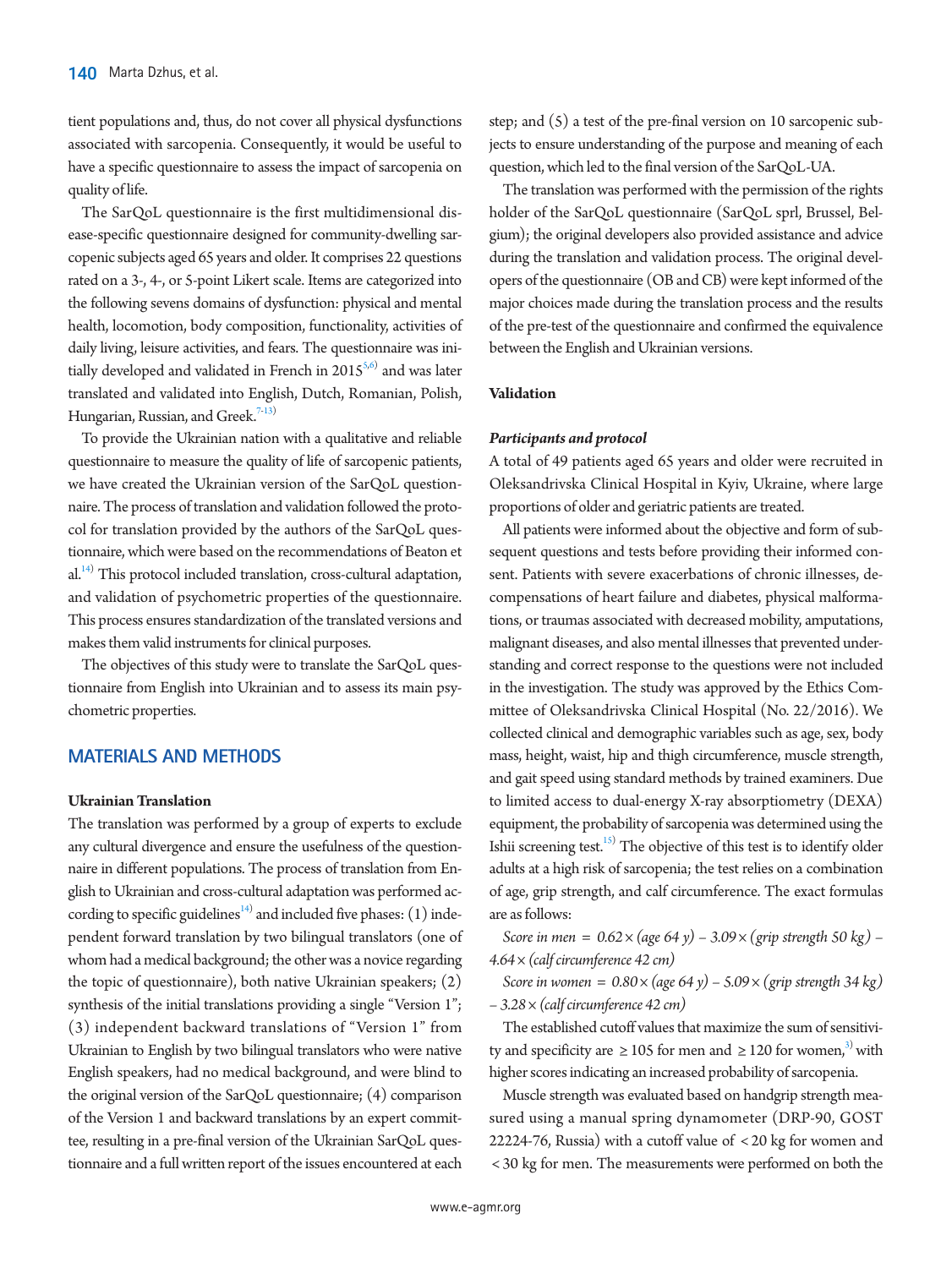patients' dominant and non-dominant hands, with the highest value recorded. To evaluate physical performance, we used gait speed in the form of the 3-minute timed walk test. The patients were asked to walk at their standard speed and the mean of the meters walked was converted to speed in meters per second  $(m/s)$  for analysis. Values  $<$  0.8 m/s indicated poor physical performance.<sup>16)</sup>

#### **Procedures**

# *Psychometric validation of the Ukrainian version of the SarQoL*

Validation of the psychometric properties of the SarQoL-UA consisted of an assessment of its discriminative power, internal consistency, potential floor and ceiling effects, construct validity, and test-retest reliability, all of which were performed according to the recommendations of Terwee et al. $^{17)}$  $^{17)}$  $^{17)}$ 

(1) Discriminative power, also called known-groups validity, was evaluated by comparing the QoL scores between participants who were categorized as probably having sarcopenia by the Ishii test and those categorized as probably not having sarcopenia. Additionally, we examined two components of sarcopenia, grip strength and gait speed, by comparing subjects with low and normal values. The sample was dichotomized using the EWGSOP2 cutoffs ( < 27 kg for men and < 16 kg for women for grip strength and  $\leq 0.8$  m/s for gait speed).<sup>3)</sup> To assess the discriminative power of the questionnaire, we assumed that the QoL scores should be higher (indicating better QoL) in population categorized as probably non-sarcopenic, or with normal grip strength or gait speed, compared to those categorized as probably sarcopenic or with low grip strength or gait speed.

(2) Internal consistency. To measure internal consistency, understood as an estimation of the questionnaire's homogeneity, we calculated the Cronbach's alpha coefficient. $^{18)}$  A coefficient value between 0.7 and 0.9 indicates a high level of internal consistency. By deleting one domain at a time, we also considered the impact of each domain on internal consistency. The correlation of each domain with the total SarQoL-UA score was also assessed by correlation analysis. We defined excellent correlation as r > 0.81, very good correlation as r between 0.61 and 0.80, and good correlation as r between 0.41 and 0.60.

(3) Floor and ceiling effects are present when a high percentage of the population has the lowest or the highest scores, respectively. We considered significant floor and ceiling effects when higher than 15%.

(4) Construct validity. The construct validity of the questionnaire indicates whether the questionnaire measures the construct it claims to measures. This was investigated by measuring the convergent and divergent validity; i.e., the level of agreement between

the SarQoL questionnaire and domains of other questionnaires that are theorized to be similar or different. Every patient completed, at the same time as the SarQoL-UA questionnaire, the SF-36v2 and the EQ-5D, two generic QoL questionnaires. The generic SF-36 questionnaire  $(SF-36v2)^{19}$  $(SF-36v2)^{19}$  $(SF-36v2)^{19}$  contains 36 items in eight health domains. Two components of the health survey were calculated: the physical component summary (PCS) and the mental component summary (MCS), providing reliable and valid summaries of a patient's physical and mental status. The total raw score computed for each health domain scale was calculated, in which 0 and 100 points indicated the worst and best QoL, respectively.<sup>20)</sup>

For the evaluation of overall self-rated health status, we used the EQ-5D questionnaire, $21$ ) which includes five domains: mobility, usual activities, self-care, pain/discomfort, and anxiety/depression, as well as the EQ Visual Analogue Scale  $(EQ\text{-}V\text{AS})$ .<sup>[22](#page-8-15))</sup> Each of the five dimensions comprising the EQ-5D was divided into five levels of perceived impairment, from level 1 (no problem) to level 5 (extreme problems). A unique health state was defined by combining the reported level from each of the five dimensions and referring the result to a five-digit code that was subsequently converted to a single index value (EQ-5D index value). $^{23)}$ 

For convergent construct validity, we hypothesized strong correlations between the overall QoL SarQoL score and the mobility and usual activities questions of the EQ-5D, as well as with the SF-36 PCS and the EQ-VAS. For divergent construct validity, we expected to find weak or non-existent correlations between the overall QoL SarQoL score and the self-care, pain/discomfort, and anxiety/depression questions of the EQ-5D, as well as the SF-36 MCS.

(5) Test-retest reliability. The test-retest reliability of the questionnaire, defined as the degree to which the questionnaire produces the same results in identical circumstances over time, was evaluated by intra-class correlation coefficient (ICC). To analyze the test-retest stability of our Ukrainian version of the SarQoL, participants who did not report any significant health change over a 2-week period were asked to complete the questionnaire again after a 2-week interval. The reliability was considered acceptable for  $ICC > 0.7$ .

# **Statistical Analysis**

The distribution of quantitative variables was assessed using Shapiro-Wilk tests. Quantitative variables with a normal distribution are expressed as mean ± standard deviation, and quantitative variables with non-normal distributions are expressed as medians (P25– P75) and categorical variables are reported as absolute (n) and relative frequencies (%). Results were considered statistically significant at the 5% critical level ( $p < 0.05$ ).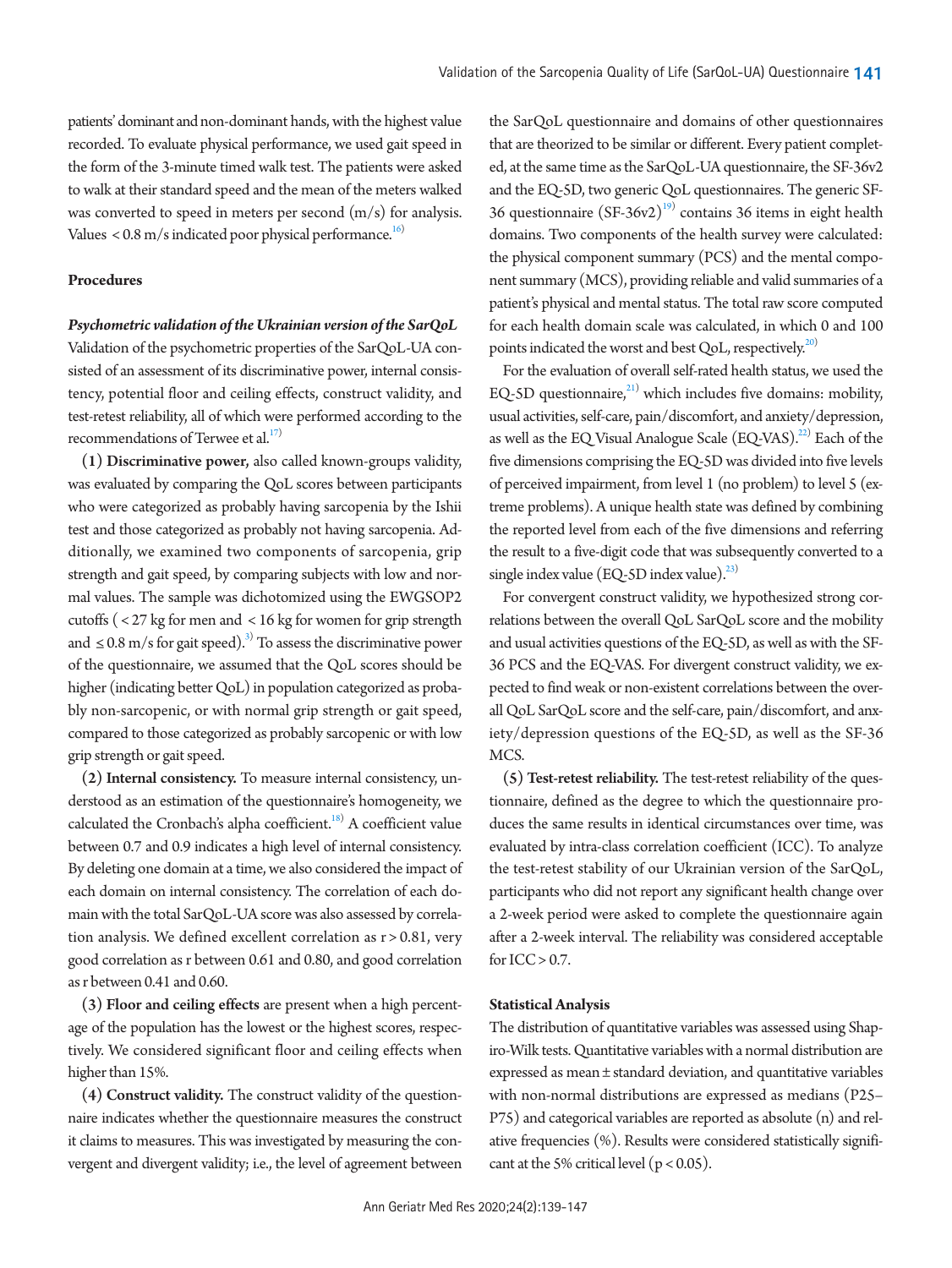Differences in characteristics between groups were tested using the parametric Student t-test or the non-parametric Mann-Whitney U-test for quantitative variables and chi-square tests for nominal variables. For internal consistency, the Cronbach's alpha coefficient was calculated. The correlation of each domain with the total score of the SarQoL-UA was determined using Pearson or Spearman correlations based on the distribution of the variables. The evaluation of the construct validity also used Pearson or Spearman correlations. The test-retest reliability was assessed using ICC (two-way mixed-absolute agreement). All of the analyses were performed using IBM SPPS Statistics version 25.0.0.0 for Windows (IBM, Armonk, NY, USA).

# **RESULTS**

#### **Translation**

No major conceptual discrepancies were observed between translations and all differences were resolved by consensus. We reached out to CB and OB for clarification on the content of certain questions, to make sure that the translated questions were conceptually equivalent to the questions in English. The 22 questions of the SarQoL questionnaire were translated without any major difficulties. Certain adaptions were made to optimize the questionnaire for the cultural context of Ukraine, such as discussion regarding the forward translation of the words "light" (in question 3) and "moderate" (in question 4), "frail" (in question 16) and "do it yourself (DIY)" (in question 3), which were solved in the initial translators' meeting. A pretest in the third and prefinal version was performed on 20 participants.

The pre-test did not reveal problems in the comprehensibility of the questions in the questionnaire or the language used therein.

#### **Sample Characteristics**

In the study population, median age was 71 years (range, 67.0-75.5 years) [\(Table 1\)](#page-3-0), including 29 (59.2%) men and 20 (40.8%) women. The study population were overweight, with a median body mass index of 29.06 kg/m<sup>2</sup> (range, 25.28–32.62 kg/m<sup>2</sup>).

We observed that both male and female participants had low grip strength, as evidenced by the fact that 70% of the female subjects and 65.5% of male subjects had low maximum grip strengths according to the EWGSOP2 cutoffs. For physical performance, represented by gait speed, we observed a mean value of  $0.95 \pm 0.37$ m/s, well above the  $\geq 0.8$  m/s threshold used by the EWGSOP2 to indicate low gait speed.

We divided the patients into two groups according to the probable presence or absence of sarcopenia, as indicated by Ishii test results. A total of 28 and 21 people were probably sarcopenic and probably non-sarcopenic, respectively. As expected, age, grip strength, and calf circumference differed between the two groups. Although the median gait speed was considerably higher is the probably non-sarcopenic group (1.2 vs. 0.8 m/s), the difference was not significant ( $p = 0.056$ ).

#### **Validation Analyses**

#### *Discriminative power*

The discriminative power was examined by comparing the quality of life scores between the people classified as probably and probably non-sarcopenic according to the Ishii screening test [\(Table 2\)](#page-4-0).

Additionally, a discriminative power analysis was also performed by dichotomizing the people by grip strength (men < 27 kg; women < 16 kg) and gait speed ( $\geq 0.8$  m/s).

Categorization of the patients into probably and probably non-sarcopenic according to the Ishii test showed significantly

#### <span id="page-3-0"></span>**Table 1.** Clinical characteristics of the patients

| Variable                   | All $(n=49)$        | Probably sarcopenic $(n=28)$ | Probably non-sarcopenic $(n=21)$ | p-value              |
|----------------------------|---------------------|------------------------------|----------------------------------|----------------------|
| Age $(y)$                  | 71.00 (67.00–77.50) | 73.50 (68.50-79.00)          | 69.00 (67.00-73.50)              | $0.046^{a}$          |
| Sex                        |                     |                              |                                  | $0.737^{b)}$         |
| Female                     | 20(40.8)            | 12(42.9)                     | 8(38.1)                          |                      |
| Male                       | 29(59.2)            | 16(57.1)                     | 13(61.9)                         |                      |
| BMI (kg/m <sup>2</sup> )   | 29.06 (25.28-32.62) | 28.00 (25.64-32.28)          | 30.91 (24.33-34.65)              | $0.391^{a}$          |
| Calf circumference (cm)    | 37.00 (33.75-40.00) | 35.75 (33.00-38.38)          | 39.00 (35.50-41.50)              | $0.016^{a}$          |
| Maximum grip strength (kg) | $16(8.00-25.50)$    | $9(6.25 - 15.00)$            | $30(19.50 - 33.00)$              | < 0.001 <sup>a</sup> |
| Gait speed $(m/s)$         | $0.95(0.65-1.26)$   | $0.80(0.59-1.22)$            | $1.20(0.71-1.36)$                | $0.056^{a}$          |
|                            |                     |                              |                                  |                      |

Values are presented as median (25th percentile–75th percentile) or number (%).

BMI, body mass index.

a)Mann–Whitney U-test.

b)Chi-square test.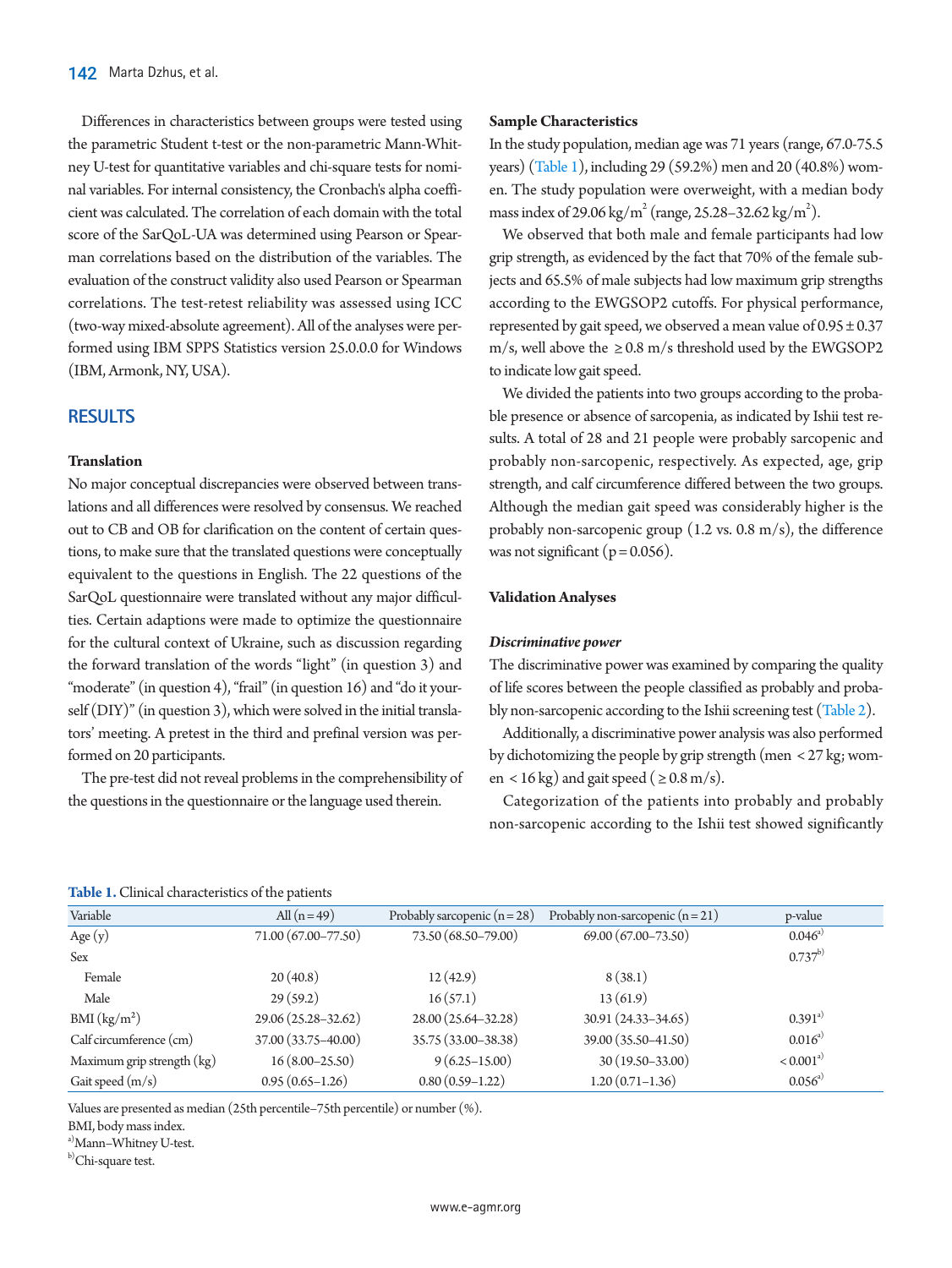lower quality of life scores for five of the seven of the domain scores, as well as the overall QoL sscore  $(58.43 \pm 17.13 \text{ vs.}$  $69.89 \pm 13.31$  points; p = 0.014).

In contrast, no significant differences were found for the SF-36 PCS and MCS summary scores, as well as for the EQ-VAS. Examination of the individual questions of the EQ-5D showed that participants in the probably sarcopenic group scored higher on the pain/discomfort item, indicating more pain/discomfort and thus worse QoL—3 (2–3) vs. 2 (1–3); p = 0.032. The other EQ-5D items did not differ significantly between the two groups.

We observed that people with low grip strength or low gait speed generally showed lower quality of life scores on the SarQoL ques-

#### <span id="page-4-0"></span>**Table 2.** Quality of life characteristics

tionnaire, except for domains 6 and 7. Crucially, the overall QoL score was significantly lower for people with low grip strength  $(56.71 \pm 16.96 \text{ vs. } 68.73 \pm 15.33 \text{ points}; p = 0.0169)$  and people with low gait speed (49.93 ± 12.23 vs. 73.40 ± 11.29; p < 0.001). The re-sults for all domains are reported in Tables 3 and [4.](#page-5-0)

# **Internal Consistency**

# *Cronbach's alpha coefficient*

The complete questionnaire showed an alpha of 0.898; the value within the 0.7–0.9 threshold indicated adequate internal consistency with a low risk of redundancy in the questionnaire. Deletions

| Variable                             | All $(N=49)$           | Probably sarcopenic $(n = 28)$ | Probably non-sarcopenic $(n=21)$ | p-value      |
|--------------------------------------|------------------------|--------------------------------|----------------------------------|--------------|
| SarQoL D1 Physical and mental health | 59.97 (47.20–72.75)    | $56.72 \pm 16.63$              | $66.43 \pm 16.85$                | $0.050^{a}$  |
| SarQoL D2 Locomotion                 | $66.67(47.22 - 86.11)$ | 56.95 (33.34-87.50)            | 72.22 (58.33-87.50)              | $0.069^{b)}$ |
| SarQoL D3 Body composition           | 58.33 (41.67-75.00)    | 43.75 (37.50 - 66.67)          | $66.67$ $(56.25 - 75.00)$        | $0.010^{b}$  |
| SarQoL D4 Functionality              | 71.15 (49.04-85.17)    | $62.85 \pm 18.61$              | $77.24 \pm 14.18$                | $0.005^{a}$  |
| SarQoL D5 Activities of daily living | $61.67(43.10 - 76.67)$ | $55.15 \pm 19.84$              | $66.18 \pm 16.14$                | $0.043^{a}$  |
| SarQoL D6 Leisure activities         | 33.25 (33.25 - 49.88)  | $41.57(33.25 - 49.88)$         | 33.25 (33.25 - 49.88)            | $0.366^{b}$  |
| SarQoL D7 Fears                      | 87.50 (75.00-100)      | 87.50 (75.00-87.50)            | 87.50 (87.50-100)                | $0.016^{b}$  |
| SarQoL Overall QoL                   | 63.72 (45.96-79.24)    | $58.43 \pm 17.13$              | $69.89 \pm 13.31$                | $0.014^{a}$  |
| SF-36 PCS                            | 36.00 (27.00-43.50)    | $34.14 \pm 10.85$              | $38.19 \pm 8.94$                 | $0.171^{a}$  |
| SF-36 MCS                            | 47.40 (39.93 - 53.78)  | $48.17 \pm 10.28$              | $44.36 \pm 9.67$                 | $0.194^{a}$  |
| EQ-5D Mobility                       | $2(1-3)$               | $2(1.25-3)$                    | $2(1-2)$                         | $0.092^{b}$  |
| EQ-5D Self-care                      | $1(1-2)$               | $1(1-2)$                       | $1(1-1)$                         | $0.211^{b}$  |
| EQ-5D Usual activities               | $2(1-3)$               | $2(1-3)$                       | $1(1-2)$                         | $0.137^{b}$  |
| EQ-5D Pain/discomfort                | $2(2-3)$               | $3(2-3)$                       | $2(1-3)$                         | $0.032^{b}$  |
| EQ-5D Anxiety/depression             | $2(1-2)$               | $2(1-2)$                       | $1(1-3)$                         | $0.870^{b}$  |
| EQ-VAS                               | $50(50.00 - 65.00)$    | $50(46.25 - 65.00)$            | 55 (50.00 - 65.00)               | $0.592^{b}$  |

Values are presented as median (25th percentile–75th percentile) or mean±standard deviation.

EQ-5D, EuroQoL 5-dimension; PCS, physical component summary; MCS, mental component summary; VAS, visual analog scale.

a)Student t-test.

b)Mann-Whitney U-test.

#### <span id="page-4-1"></span>**Table 3.** Discriminative power for grip strength

|                                      | Low grip strength $(n=32)$ | Normal grip strength $(n=17)$ | p-value      |
|--------------------------------------|----------------------------|-------------------------------|--------------|
| SarQoL D1 Physical and mental health | $56.71 \pm 16.96$          | $68.73 \pm 15.33$             | $0.019^{a)}$ |
| SarOoL D2 Locomotion                 | $58.33 \pm 24.00$          | $75.49 \pm 18.46$             | $0.014^{a}$  |
| SarQoL D3 Body composition           | 43.75 (37.50–65.63)        | 75.00 (60.42-79.17)           | $0.001^{b}$  |
| SarQoL D4 Functionality              | $63.53 \pm 18.07$          | $79.34 \pm 13.61$             | $0.003^{a}$  |
| SarQoL D5 Activities of daily living | 54.17 (38.75 - 72.08)      | 73.33 (62.98-80.00)           | $0.008^{b}$  |
| SarOoL D6 Leisure activities         | 33.25 (33.25 - 49.88)      | 33.25 (33.25 - 49.88)         | $0.973^{b}$  |
| SarQoL D7 Fears                      | 87.50 (75.00-87.50)        | 87.50 (87.50-100)             | $0.080^{b)}$ |
| Overall score                        | $58.30 \pm 16.31$          | $72.82 \pm 12.37$             | $0.002^{a}$  |

Values are presented as mean±standard deviation or median (25th percentile–75th percentile).

a) Student t-test for independent samples.

b)Mann–Whitney U-test.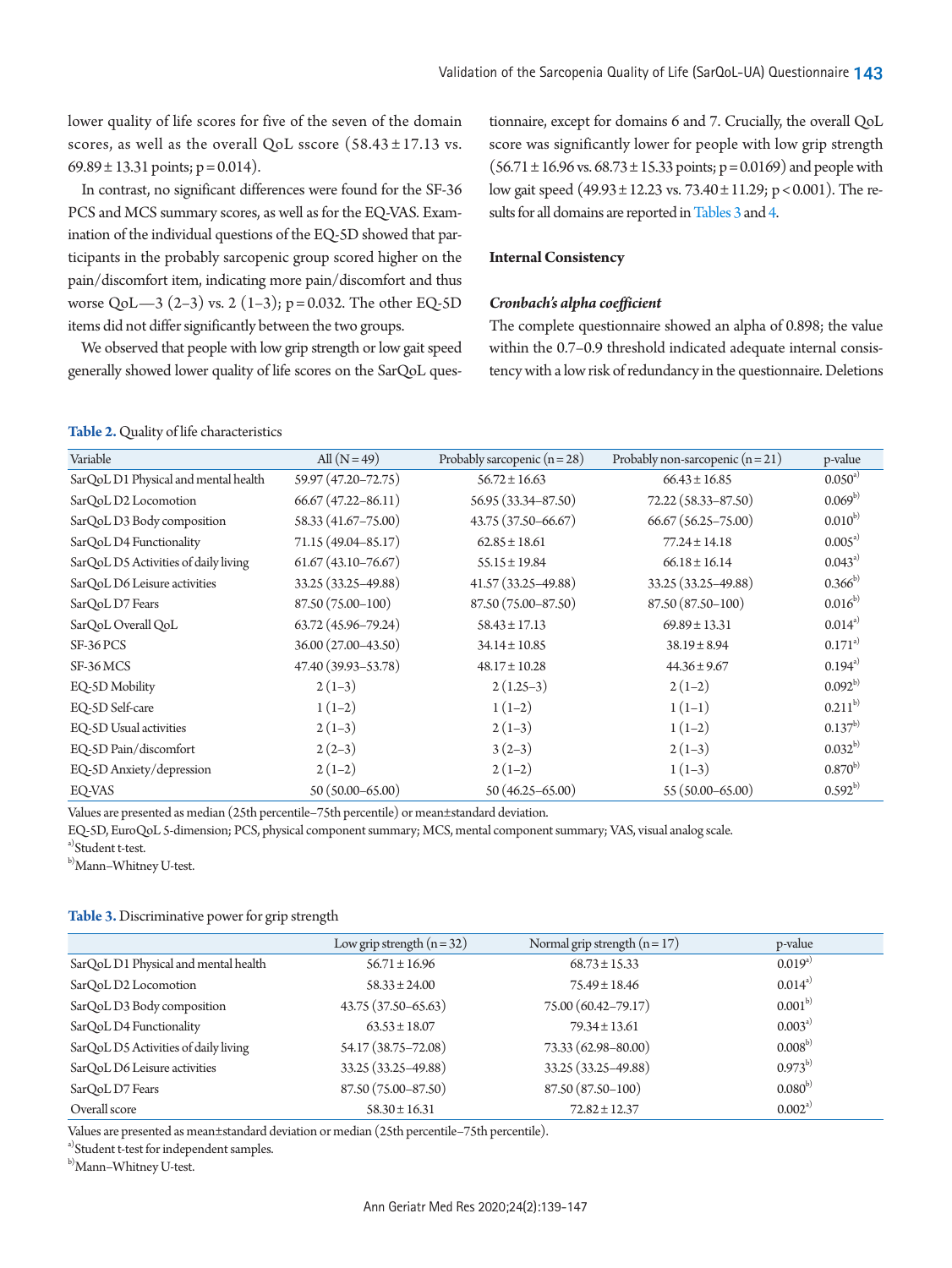#### <span id="page-5-0"></span>**Table 4.** Discriminative power for gait speed

|                                      | Low gait speed $(n=21)$ | Normal gait speed $(n=28)$ | p-value              |
|--------------------------------------|-------------------------|----------------------------|----------------------|
| SarQoL D1 Physical and mental health | $51.04 \pm 12.18$       | $68.27 \pm 16.94$          | < 0.001 <sup>a</sup> |
| SarOoL D2 Locomotion                 | 44.44 (27.78–62.50)     | 79.17 (63.89-94.44)        | $< 0.001^{b}$        |
| SarQoL D3 Body composition           | $41.67(35.42 - 54.17)$  | 72.92 (58.33-83.33)        | $< 0.001^{b}$        |
| SarQoL D4 Functionality              | $56.07 \pm 16.25$       | $78.72 \pm 12.80$          | < 0.001 <sup>a</sup> |
| SarQoL D5 Activities of daily living | 43.33 (35.42–54.17)     | 75.00 (65.00-80.00)        | $< 0.001^{b}$        |
| SarOoL D6 Leisure activities         | 33.25 (24.94-49.88)     | 41.57 (33.25-49.88)        | $0.081^{b}$          |
| SarQoL D7 Fears                      | 87.50 (75.00-87.50)     | 87.50 (78.13-100)          | $0.084^{b}$          |
| Overall score                        | $49.93 \pm 12.23$       | $73.40 \pm 11.29$          | < 0.001 <sup>a</sup> |

Values are presented as mean±standard deviation or median (25th percentile–75th percentile).

a) Student t-test for independent samples.

b)Mann–Whitney U-test.

of single domains showed Cronbach's alpha values ranging from 0.861 to 0.912, indicating that no domain had a disproportionate influence on the homogeneity of the questionnaire [\(Table 5](#page-6-0)).

# *Correlations between overall and individual domain scores*

The correlations between each domain and the total score of the SarQoL questionnaire were also assessed using Spearman coefficients. All domains showed a strong significant positive correlation with the overall score of the SarQoL, except for domain 6 [\(Table 5](#page-6-0)).

# **Floor and Ceiling Effects**

No participants  $(n = 49)$  presented with the lowest score to the questionnaire (0 points) or the maximal score (100 points) on the Overall QoL score. A ceiling effect was present for domain 7, where 14 people (28.6%) scored 100 points.

#### **Construct Validity**

Assessment of the convergent validity in the complete sample showed three strong and significant and one moderate and significant correlation, confirming the convergent validity of the Ukrainian SarQoL questionnaire [\(Table 6](#page-6-1)). Assessment of the divergent validity showed two strong and one moderate correlation [\(Table 6\)](#page-6-1).

Analysis of the 28 participants categorized as probably sarcopenic showed good convergent validity, with four strong correlations but inadequate divergent construct validity.

#### **Test-Retest Reliability**

The test-retest reliability indicated near-perfect results [\(Table 7\)](#page-6-2), with an ICCs of 0.997 (0.994–0.998) for the overall quality of life score of the SarQoL questionnaire in the complete sample and 0.998 (0.995–0.999) in the probably-sarcopenic group. The lowest ICC was observed in the analysis of the probably-sarcopenic

sample, in which domain 6 showed an ICC of 0.912 (0.821– 0.958), still considered to be an excellent degree of test-retest reliability.

The rest-retest reliabilities of the SF36 PCS and MCS scores were of the same order as that of the SarQoL (ICC > 0.9) and slightly lower in the EQ-VAS (ICC = 0.829 for the complete sample and 0.876 in the probably-sarcopenic sample). However, the test-retest reliability of the EQ-VAS in this sample was still considered acceptable, as it was above the cutoff of 0.7.

# **DISCUSSION**

The results of our study showed that the Ukrainian version of the original SarQoL is a valid and discriminant questionnaire that is useful to determine the quality of life of patients with sarcopenia. The SarQoL is the first quality of life questionnaire specific to sarcopenia available in the Ukrainian language. The population of Ukraine is 43 million, of whom 6.9 million (15.32%) are aged over 65 years; $^{24}$  thus, the SarQoL-UA questionnaire can be a reliable, and cost-effective tool for assessing QoL among older Ukrainian patients possibly affected by sarcopenia.

Because of the cost and complexity of measuring muscle mass using a DEXA instrument, we used the Ishii screening test $^{16}$  to screen patients for sarcopenia, which is much easier, faster, and cheaper and does require a specific apparatus. The Ishii test has excellent sensitivity and specificity compared with to other diagnostic definitions of sarcopenia such as the two-step algorithm of the EWGSOP, the SARC-F questionnaire, the screening grid, and the anthropometric prediction equation.<sup>15)</sup> We observed that people with low grip strength or gait speed generally showed lower quality of life scores on the SarQoL questionnaire (except for domains 6 and 7), which might be because these domains have low numbers of items (and thus less precision) in combination with a relatively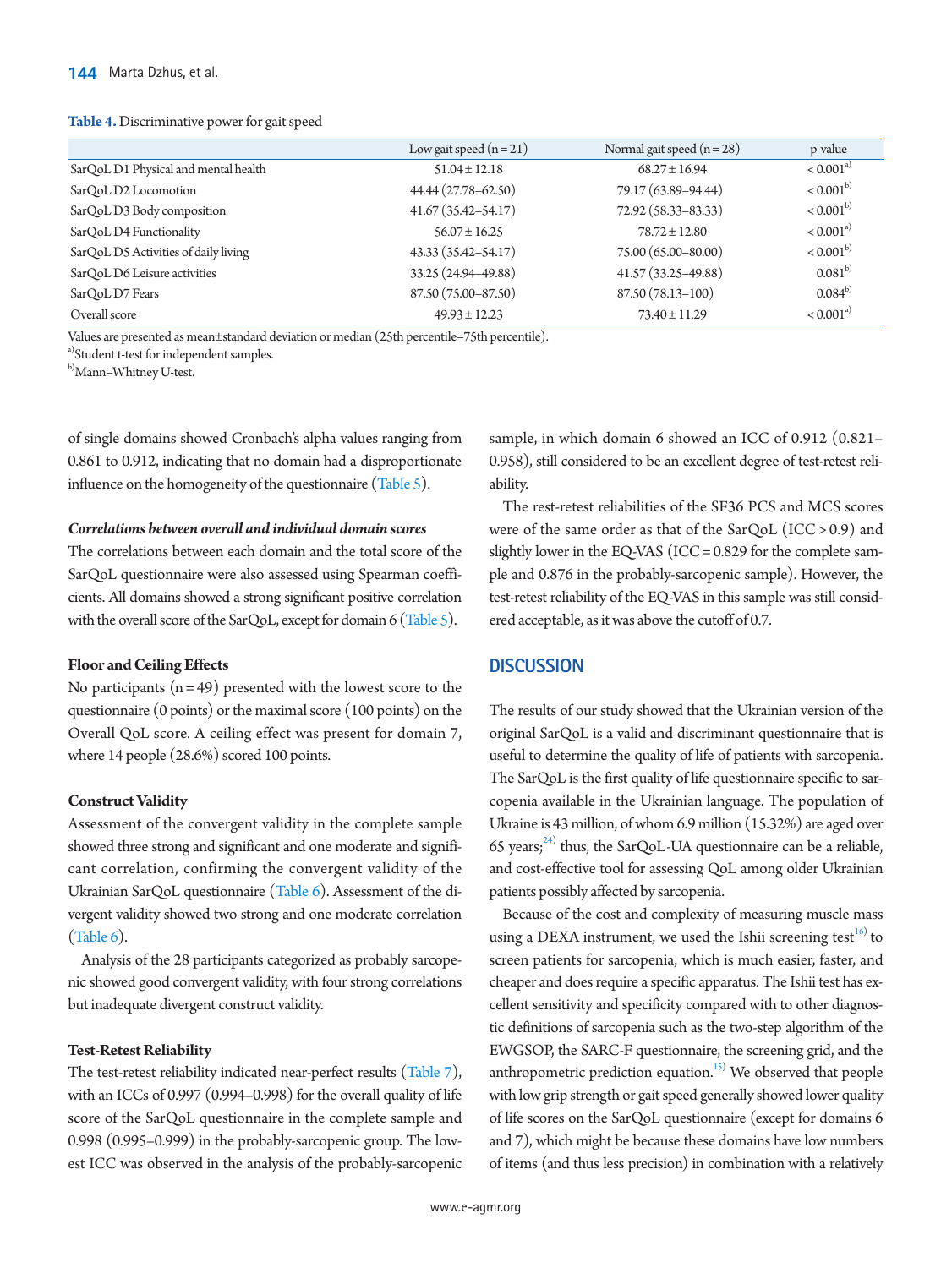|                                      | Correlations between overall and domain scores $(n = 48)$ |                | Cronbach's alpha if domain |                          |
|--------------------------------------|-----------------------------------------------------------|----------------|----------------------------|--------------------------|
|                                      |                                                           | p-value        | deleted $(n=49)$           | Overall Cronbach's alpha |
| SarQoL D1 Physical and mental health | 0.848                                                     | ${}_{< 0.001}$ | 0.872                      | 0.898                    |
| SarOoL D2 Locomotion                 | 0.911                                                     | ${}_{< 0.001}$ | 0.874                      |                          |
| SarQoL D3 Body composition           | 0.779                                                     | ${}_{< 0.001}$ | 0.874                      |                          |
| SarOoL D4 Functionality              | 0.915                                                     | ${}_{< 0.001}$ | 0.861                      |                          |
| SarQoL D5 Activities of daily living | 0.880                                                     | ${}_{< 0.001}$ | 0.875                      |                          |
| SarOoL D6 Leisure activities         | 0.389                                                     | 0.006          | 0.912                      |                          |
| SarQoL D7 Fears                      | 0.587                                                     | ${}_{< 0.001}$ | 0.901                      |                          |

<span id="page-6-0"></span>**Table 5.** Correlations between overall and domain scores and Cronbach's alpha

All values are Spearman correlation coefficients.

#### <span id="page-6-1"></span>**Table 6.** Convergent and divergent construct validity, and correlation with overall SarQoL score

|                          | Complete sample $(n=49)$ |                | Probably sarcopenic sample $(n = 28)$ |                |
|--------------------------|--------------------------|----------------|---------------------------------------|----------------|
|                          | r                        | p-value        | $\mathbf r$                           | p-value        |
| Convergent validity      |                          |                |                                       |                |
| EQ-5D Mobility           | $-0.794$                 | ${}_{< 0.001}$ | $-0.793$                              | ${}_{< 0.001}$ |
| EO-5D Usual activities   | $-0.677$                 | ${}_{< 0.001}$ | $-0.605$                              | 0.001          |
| SF-36 PCS                | 0.833                    | ${}_{< 0.001}$ | 0.869                                 | ${}_{< 0.001}$ |
| EO-VAS                   | 0.466                    | 0.001          | 0.599                                 | 0.001          |
| Divergent validity       |                          |                |                                       |                |
| SF-36 MCS                | 0.295                    | 0.039          | 0.177                                 | 0.367          |
| EQ-5D Self-care          | $-0.632$                 | ${}_{< 0.001}$ | $-0.700$                              | ${}_{< 0.001}$ |
| EO-5D Pain/discomfort    | $-0.650$                 | ${}_{< 0.001}$ | $-0.684$                              | ${}_{< 0.001}$ |
| EQ-5D Anxiety/depression | $-0.454$                 | 0.001          | $-0.423$                              | 0.025          |

All correlation coefficients obtained using Spearman method.

EQ-5D, EuroQoL 5-dimension; PCS, physical component summary; MCS, mental component summary; VAS, visual analog scale.

# <span id="page-6-2"></span>**Table 7.** Test-retest reliability in the complete sample

|                                         | Complete sample $(n = 50)$ |                 | Probably sarcopenic sample $(n=28)$ |                 |
|-----------------------------------------|----------------------------|-----------------|-------------------------------------|-----------------|
|                                         | <b>ICC</b>                 | 95% CI          | <b>ICC</b>                          | 95% CI          |
| SarQoL D1 Physical and mental<br>health | 0.992                      | 0.985-0.995     | 0.991                               | 0.980-0.996     |
| SarOoL D2 Locomotion                    | 0.995                      | $0.990 - 0.997$ | 0.994                               | 0.988-0.997     |
| SarQoL D3 Body composition              | 0.990                      | $0.982 - 0.994$ | 0.996                               | $0.991 - 0.998$ |
| SarQoL D4 Functionality                 | 0.986                      | $0.976 - 0.992$ | 0.994                               | 0.988-0.997     |
| SarQoL D5 Activities of daily living    | 0.995                      | $0.991 - 0.997$ | 0.995                               | $0.990 - 0.998$ |
| SarOoL D6 Leisure activities            | 0.950                      | $0.913 - 0.971$ | 0.912                               | $0.821 - 0.958$ |
| SarQoL D7 Fears                         | 0.933                      | 0.884-0.961     | 0.897                               | $0.791 - 0.951$ |
| SarOol Overall score                    | 0.997                      | 0.994-0.998     | 0.998                               | $0.995 - 0.999$ |
| SF-36 PCS                               | 0.966                      | $0.940 - 0.980$ | 0.970                               | $0.937 - 0.986$ |
| SF-36 MCS                               | 0.905                      | 0.838-0.945     | 0.940                               | $0.876 - 0.972$ |
| EQ-VAS                                  | 0.829                      | 0.714-0.948     | 0.876                               | $0.749 - 0.941$ |

ICC, intra-class correlation coefficient; CI, confidence interval; PCS, physical component summary; MCS, mental component summary; VAS, visual analog scale.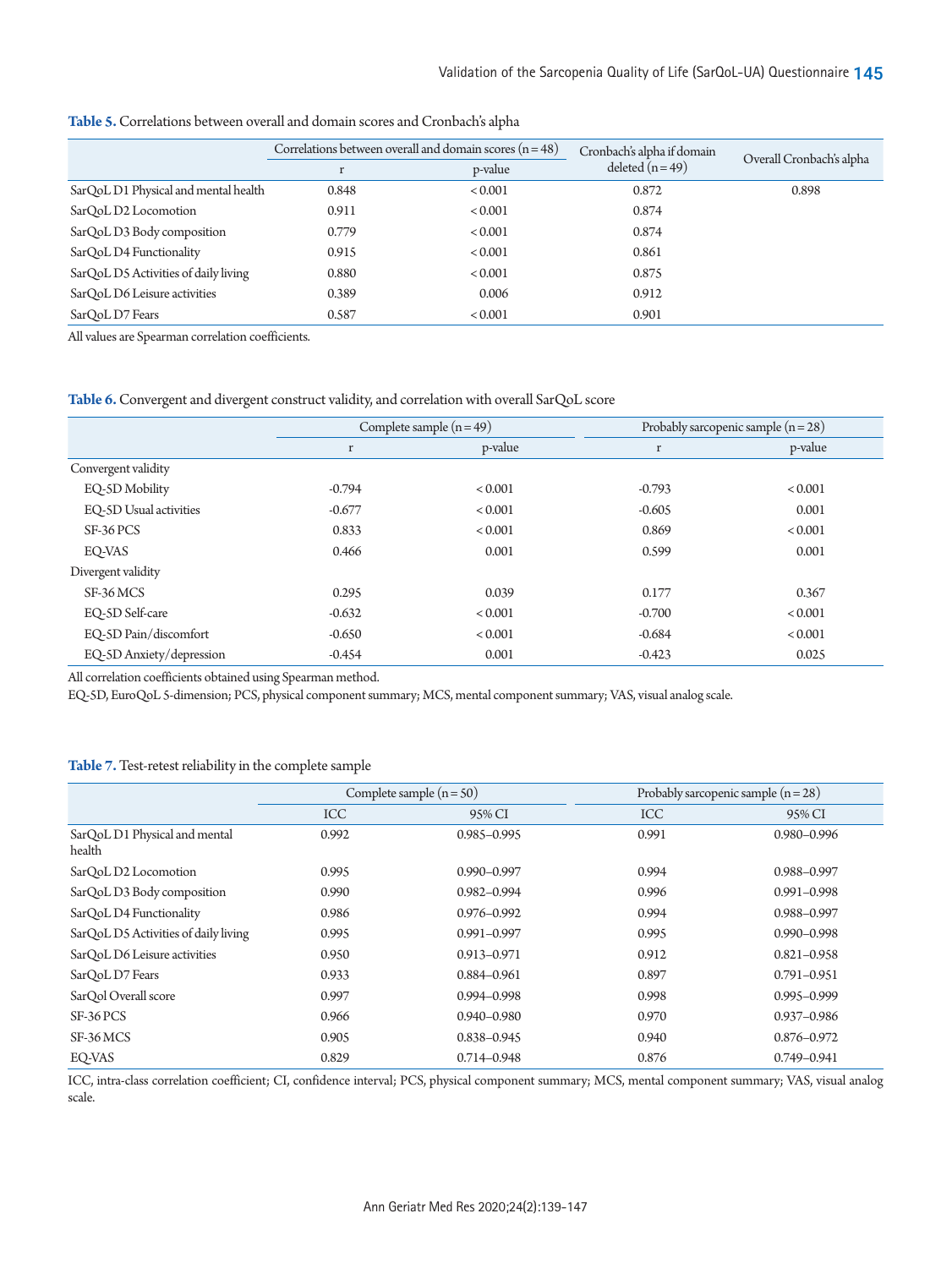low number of study population.

Similar publications of validations of the SarQoL are available for the English, French, Dutch, Romanian, Polish, Lithuanian, Greek, and other language versions, $7-10,13,25$  $7-10,13,25$  $7-10,13,25$  with similar results in terms of the reliability and validity of the SarQoL questionnaire.

The Cronbach's alpha of the Ukrainian version of the SarQoL was 0.898. The recommended values are 0.7–0.9, with an upper limit of 0.95. $17,26$ ) The Cronbach's alpha value in our study is similar to those reported for the French, English, and Dutch versions  $(0.87, 0.88,$  and 0.883, respectively).<sup>5,7,[8\)](#page-8-3)</sup> The alpha value in our study was lower than those in the Greek, Lithuanian, Romanian, and Polish validation studies (0.960, 0.950, 0.946, and 0.920, respectively) suggesting that some questions in the SarQoL may be redundant.<sup>9[,10,](#page-8-19)13[,25\)](#page-8-20)</sup> However, although the internal consistency of the Ukrainian was excellent, this does not mean that cross-cultural effects are, therefore, excluded. Although we paid particular attention to cross-cultural equivalence, Ukrainian participants may have responded differently to certain questions. We hope that the data from this study and future data collected with the SarQoL-UA can be used in combination with data from other countries to analyze the questionnaire with Item Response Theory to detect any differential item functioning effects.

Test-retest reliability was excellent in our study and the same as reported in French, English, Dutch, Polish, Greek and Lithuanian studies.  $6-8,10,13,25$  The validation of the Romanian version did not perform test-retest reliability because of the limited number of sarcopenic subjects  $(n = 13)$ . Overall, the results have indicated that the SarQoL questionnaire is a reliable instrument.<sup>25)</sup>

The construct validity of the SarQoL-UA was examined with eight hypotheses on the correlation between the domains of the SF-36 and EQ-5D questionnaires that were theorized to measure a similar (convergent) or dissimilar (divergent) construct from that of the SarQoL-UA. The results showed that the questionnaire possessed good convergent validity; however, the results of the divergent validity were not as expected. It may be that the constructs represented in the SF-36 MCS and the self-care and pain/discomfort items of the EQ-5D are more closely aligned with the overall quality of life, the construct measured by the SarQoL-UA.

The major limitation of our study was related to the absence of a muscle mass assessment because we were not able to determine appendicular muscle mass using DEXA. In our study group, sarcopenia status was estimated using the Ishii equation (described above). However, anthropometric measurements are prone to errors and may produce pitfalls; thus, they are not recommended for routine use according to the  $\mathrm{EWGSOP.}^{3)}$  Nevertheless, the equation provided by Ishii et al. for the estimation of sarcopenia was previously validated and showed a high level of corresponding sen-

sitivity, specificity, positive and negative predictive values, and positive and negative likelihood ratios (84.9%, 88.2%, 54.4% and 97.2%, and 7.19 and 0.17 for men and 75.5%, 92.0%, 72.8% and 93.0%, and 9.44 and 0.27 for women, respectively).<sup>16</sup> A second possible limitation was the low number of participants. Although there are no fixed requirements for minimum sample size in validation studies, a commonly used benchmark is a sample of 100 participants, of whom 50 should have the condition in question. $17$ The present study included a total of 49 participants, 28 of whom were probably sarcopenic based on the Ishii test; however, because of the relative precision of the obtained values (i.e., small standard deviations or 95% confidence intervals), we obtained statistically significant results in most if not all of our analyses. While this study falls short of the arbitrary sample size of 100 participants, the results should not be discounted given the significant p-values obtained throughout.

In summary, this first Ukrainian version of the SarQoL questionnaire is equivalent to the available original version. Thus, this tool may be used for clinical and research purposes. This questionnaire had higher sensitivity than that of other standard QoL questionnaires. The availability of the SarQoL questionnaire to the Ukrainian scientific community gives physicians speaking this language the chance to better follow and monitor sarcopenic patients in Ukraine. Thus, the Ukrainian version of SarQol may be potentially incorporated in the routine geriatric curriculum designated for the assessment of sarcopenic Ukrainian-speaking individuals.

# **ACKNOWLEDGEMENTS**

We thank Pr. JY Reginster, Pr. O Bruyère, and Pr. C Beaudart for their permission to adapt the questionnaire to a Ukrainian setting and for their help and advice during this process.

# **CONFLICT OF INTEREST**

OB, JYR, and CB are shareholders of SarQoL sprl. The authors declare no conflict of interest. The study was conducted in the absence of any financial or other relationships that could be construed as a potential conflict of interest.

# **AUTHOR CONTRIBUTIONS**

Conceptualization, JYR; Methodology, MD, CB, OB; Validation, MD-Jr, KCh, MK, MM, and HM; Formal analysis, MB, AG; Investigation, ET, LM, MD; Resources: OB, JYR; Data curation: MD-Jr, KG; Writing-original draft, MD; Writing-review and editing, MD, CB; Supervision, OB, JYR, CB.